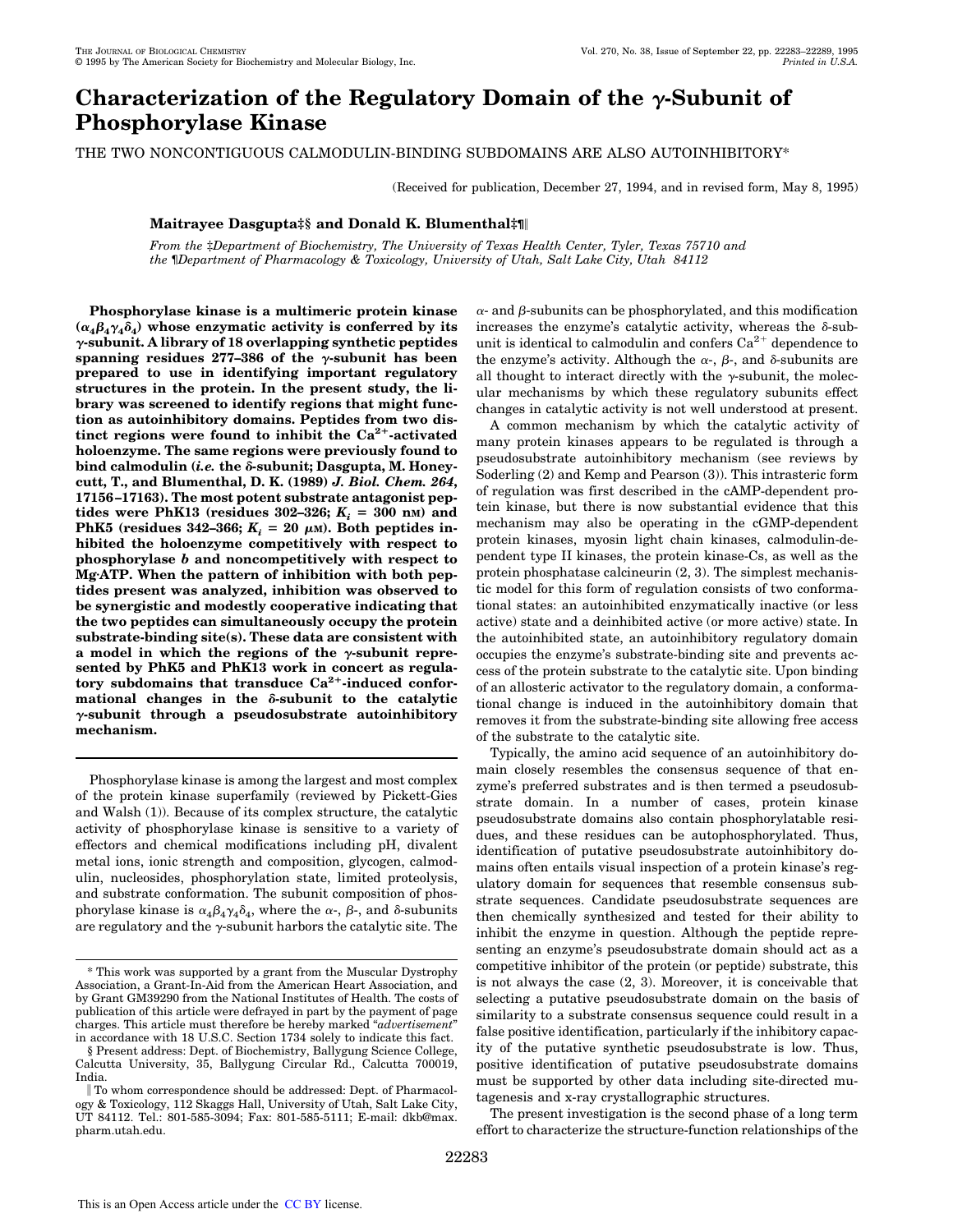regulatory domain of the  $\gamma$ -subunit of phosphorylase kinase. The regulatory domain of the  $\gamma$ -subunit is defined here as the region spanning amino acids 277–386 of this subunit. The first phase of this investigative effort involved identification of putative  $\delta$ -subunit-binding domains in the regulatory domain by preparing a library of 18 overlapping synthetic peptides spanning residues 277–386 and screening each peptide for its ability to bind calmodulin (4). Two noncontiguous peptides were identified as being likely  $\delta$ -subunit-binding domains. In the present study, the same synthetic peptide library has been used to screen for possible  $\gamma$ -subunit autoinhibitory domains. Two noncontiguous regions in the  $\gamma$ -subunit regulatory domain have been identified that display the properties expected of pseudosubstrate autoinhibitory domains. These results are being used to direct structural studies to further elucidate the molecular mechanisms underlying the regulation of phosphorylase kinase catalytic activity.

## EXPERIMENTAL PROCEDURES

*Synthetic Peptides—*A series of 18 overlapping 25-residue peptides corresponding to the C-terminal 110 residues (277–386) of the  $\gamma$ -subunit of phosphorylase kinase was synthesized and characterized as described by Dasgupta *et al.* (4). Each peptide was assigned a number based on its position relative to the C terminus of the  $\gamma$ -subunit of phosphorylase kinase (4). The nomenclature and sequence of each peptide are shown in Table I. Shorter analogs of both PhK13 and PhK6 were synthesized as described in Blumenthal and Krebs (5). The nomenclature and sequence of these peptides is described in Table II. All of the peptides in Tables I and II were synthesized with glycine-amide C termini. The composition and sequence of every synthetic peptide was confirmed by quantitative amino acid analysis using a Beckman model 6800 amino acid analyzer following acid hydrolysis and by sequence analysis using an Applied Biosystems Protein Sequencer model 477A.

*Protein Preparation—*Phosphorylase kinase was purified from rabbit skeletal muscle according to Cohen (12), and phosphorylase *b* was prepared according to Krebs and Fisher (6). Rabbit skeletal muscle myosin light chain kinase was purified as described by Takio *et al.* (7). Calmodulin was prepared from bovine testis by using the following sequence of steps: batchwise chromatography using DEAE-cellulose (DE52, Whatman Ltd.), Ca<sup>2+</sup>-dependent interaction chromatography (8) using phenyl-Sepharose (Sigma), and gel filtration chromatography (Bio-Gel A-0.5m, Bio-Rad).

*Phosphorylase Kinase Assay—*The rate of incorporation of <sup>32</sup>P into glycogen phosphorylase *b* was used to measure phosphorylase kinase activity. The final reaction mixtures  $(50 \mu l)$  for the inhibition experiments contained 50 mM Tris, 50 mM  $\beta$ -glycerol phosphate, pH 8.2, 1 mM dithiothreitol, 30  $\mu$ M phosphorylase  $b$ , 10 mM magnesium acetate, 100  $\mu$ M calcium chloride, 1 mM [ $\gamma$ -<sup>32</sup>P]ATP (~300 counts/min/pmol; DuPont NEN),  $1 \mu$ g/ml nonactivated phosphorylase kinase, and varying concentrations of synthetic  $\gamma$ -subunit peptides as indicated in the figure legends. Reactions were performed in duplicate at 30 °C, and 20- $\mu$ l samples of each reaction were spotted on Whatman 3MM filter paper squares  $(1 \times 1$  cm) at 5 and 15 min. The squares were immediately immersed in 10% trichloroacetic acid, 4% sodium pyrophosphate and processed as described by Corbin and Reimann (9). All rates of phosphorylation were linear with respect to time for at least 15 min.

*Calmodulin-binding Assay—*Calmodulin-binding activity was quantitated using a myosin light chain kinase inhibition assay as described previously (4). The reaction mixtures (50  $\mu$ l final volume) for peptide inhibition experiments contained 50 mm  $MOPS$ ,<sup>1</sup> pH 7.0, 1 mm dithiothreitol,  $130 \mu M$  substrate peptide (KKRPQRATSNVFS-amide),  $10 \text{ mM}$ magnesium acetate, 0.2 mM calcium chloride, 10 nM calmodulin, 1.3 nM skeletal muscle myosin light chain kinase, 1 mm  $[\gamma^{32}P]ATP$  ( $\approx 300$ counts/min/pmol; DuPont NEN), and varying concentrations of synthetic  $\gamma$ -subunit peptides as indicated. Reactions were performed in duplicate at 30 °C, and 20- $\mu$ l samples of the reaction were spotted on Whatman P81 phosphocellulose filter paper squares  $(1 \times 1$  cm) at 5 and 15 min. The squares were immediately immersed in 75 mM phosphoric acid and processed as described by Roskoski  $(10)$ . All rates of <sup>32</sup>P incorporation were linear with respect to time for at least 15 min.

*Protein Estimation—*The concentration of myosin light chain kinase was determined by the method of Bradford (11), using bovine serum albumin as a standard. Other protein concentrations were determined spectrophotometrically using values of  $E_{280 \text{ nm},1\%}$  of 12.4 for phosphorylase kinase (12) and 13.2 for phosphorylase *b* (13), respectively, and a value of  $E_{276 \text{ nm},1\%}$  of 1.8 for calmodulin (14). Concentrations of phosphorylase *b* are expressed in terms of molar concentrations of monomer.

*Kinetic Analysis—*The *K<sup>i</sup>* values of the peptides that inhibited phosphorylase kinase activity were determined using the following equation for competitive inhibition (15):

$$
i = 1 - \frac{v_i}{v_0} = \frac{\text{[I]}}{\text{[I]} + K_i \left(1 + \frac{\text{[S]}}{K_m}\right)} \tag{Eq. 1}
$$

where *i* is the fractional inhibition observed in the presence of peptide inhibitor, [I] is the concentration of peptide inhibitor, [S] is the concentration of phosphorylase *b* (30  $\mu$ M) used in the reaction mixture,  $K_m$  is the Michaelis constant for phosphorylase  $b$  (33  $\mu$ M), and  $v_i$  and  $v_0$  are the reaction rates in the presence and absence of peptide inhibitor, respectively. *K<sup>i</sup>* values were determined by Marquardt weighted nonlinear least-squares fit estimation using the MathView Professional (v 1.2) program run on a Macintosh computer. The assumption of competitive inhibition used in these calculations was validated by kinetic analysis (see "Results").

#### RESULTS

The purpose of the present investigation was to determine the possible location of autoinhibitory domain(s) within the C terminus of the  $\gamma$ -subunit. The approach taken was analogous to that previously used to identify  $\delta$ -subunit (integral calmodulin)-binding domains in the  $\gamma$ -subunit. This approach utilizes a library of eighteen overlapping 25-residue synthetic peptides (the sequences and nomenclature are shown in Table I) based on the C-terminal 110 residues of the  $\gamma$ -subunit. The library was constructed in such a way that every 20-residue segment between residue 277 and the C terminus (residue 386) of the  $\gamma$ -subunit is represented in one of the 18 peptides. Each peptide in the library was assayed for its ability to inhibit the catalytic activity of nonactivated (nonphosphorylated) phosphorylase kinase holoenzyme. The assay reaction was performed at pH 8.2 in the presence of  $Ca^{2+}$  with limiting concentrations of the substrate, phosphorylase *b*. Under these conditions, a peptide that can compete with phosphorylase *b* for the substrate-binding site of the enzyme will inhibit enzyme activity. The results of the assay are depicted in Table I, where the *K<sup>i</sup>* value of each peptide is compared with its previously determined  $K_D$  for calmodulin (4). The  $K_i$  value of each peptide was calculated as described under "Experimental Procedures." Peptides that showed no appreciable inhibition of phosphorylase kinase activity at a concentration of 50  $\mu$ M are indicated as having  $K_i$ values  $>100,000 \mu M$ .

The data in Table I indicate that the  $\gamma$ -subunit regulatory domain peptides which exhibit the most potent inhibitory activity are located in two distinct regions that closely correspond to the regions previously shown to be involved in  $\delta$ -subunit interactions (4). Moreover, the peptides from each region that most strongly inhibited phosphorylase kinase activity, PhK5 and PhK13  $(K<sub>i</sub>$  values of 20  $\mu$ M and 300 nM, respectively), are the same peptides from each region that were previously found to bind calmodulin with the highest affinity  $(K_D)$  values of 20 and 6.5 nM, respectively (4)). The  $K_i$  values estimated for PhK5 and PhK13 are both within the range of values reported for autoinhibitory domain peptides from other protein kinases (40 nM to 25  $\mu$ M; see reviews by Soderling (2) and Kemp and Pearson (3)).

To determine the mechanism(s) by which PhK5 and PhK13 inhibit the catalytic activity of phosphorylase kinase, the kinetics of inhibition for each peptide were analyzed as a function of phosphorylase *b* and ATP concentration. The data obtained with PhK13 and PhK5 are plotted in Fig. 1. Fig. 1*A* shows <sup>1</sup> The abbreviation used is: MOPS, 4-morpholinepropanesulfonic acid. double-reciprocal plots of phosphorylation rates as a function of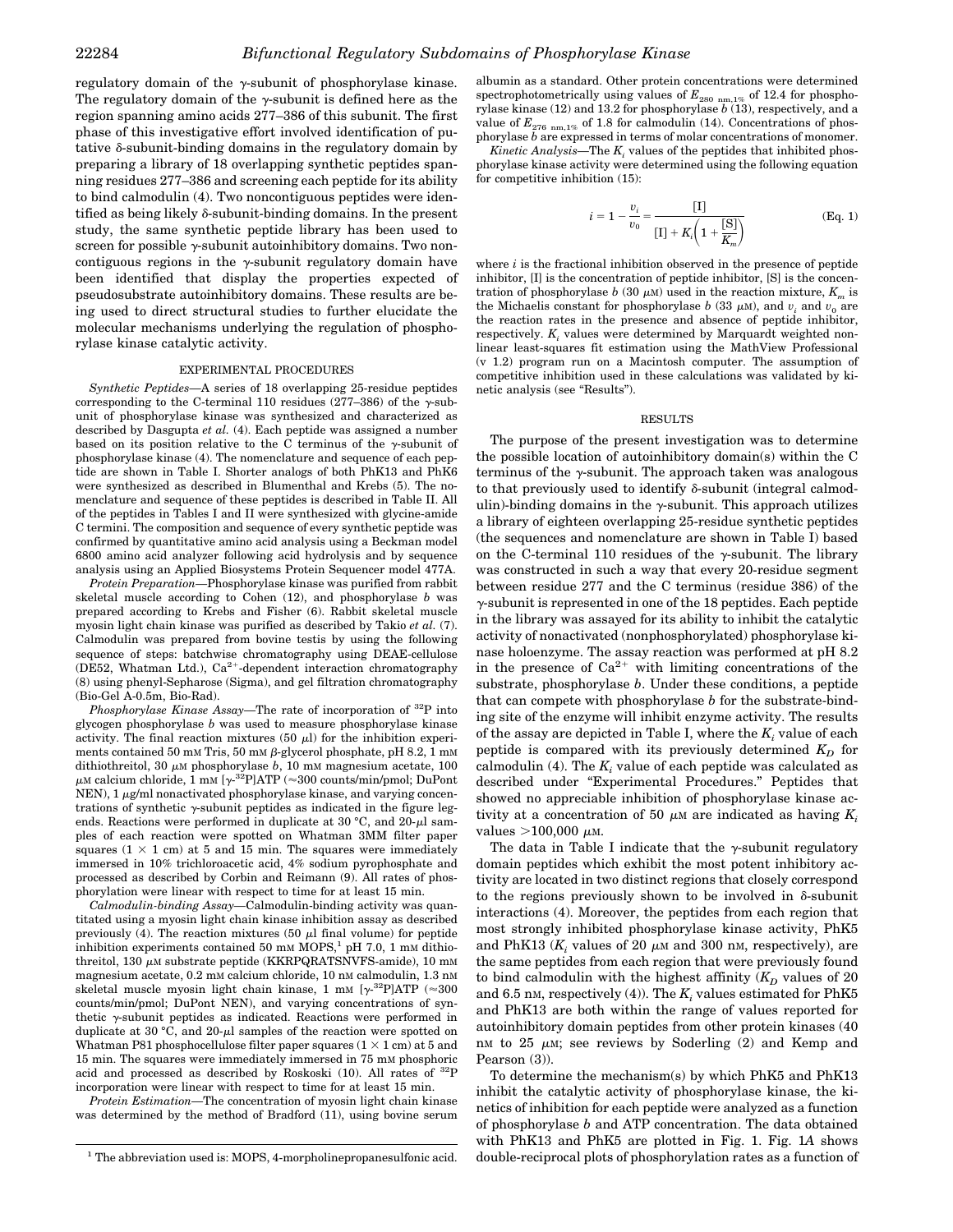# *Bifunctional Regulatory Subdomains of Phosphorylase Kinase* 22285

## TABLE I

#### *Inhibition of phosphorylase kinase activity by*  $\gamma$ *-subunit regulatory domain peptides*

The nomenclature, residue range, sequence, and *K<sup>i</sup>* value for each synthetic peptide are shown. The *K<sup>i</sup>* values were estimated by non-linear curve-fitting as described under "Experimental Procedures." Dissociation constants for calmodulin binding are also indicated for each peptide (4).

| Name             | Residues    | Sequence                  | Calmodulin<br>binding  | Substrate<br>antagonism |  |  |  |
|------------------|-------------|---------------------------|------------------------|-------------------------|--|--|--|
|                  |             |                           | $K_D$ , n <sub>M</sub> | $K_i$ , $n_M$           |  |  |  |
| PhK1             | 362-386     | QQQNRAALFENTPKAVLFSLAEDDY | ( >50,000)             | (>100,000)              |  |  |  |
| PhK2             | 357-381     | WVKKGOOONRAALFENTPKAVLFSL | 4,700                  | (>100,000)              |  |  |  |
| PhK3             | 352-376     | RIYGHWVKKGOOONRAALFENTPKA | 794                    | (>100,000)              |  |  |  |
| PhK4             | 347-371     | DAYAFRIYGHWVKKGOOONRAALFE | 190                    | 50,000                  |  |  |  |
| PhK <sub>5</sub> | 342-366     | LRRLIDAYAFRIYGHWVKKGOOONR | 20                     | 20,000                  |  |  |  |
| PhK6             | 337-361     | YALRPLRRLIDAYAFRIYGHWVKKG | 36                     | 33,000                  |  |  |  |
| PhK7             | 332–356     | VIRDPYALRPLRRLIDAYAFRIYGH | 430                    | (>100,000)              |  |  |  |
| PhK8             | 327–351     | VTREIVIRDPYALRPLRRLIDAYAF | ( >50,000)             | (>100,000)              |  |  |  |
| PhK9             | $322 - 346$ | RRVKPVTREIVIRDPYALRPLRRLI | ( >50,000)             | (>100,000)              |  |  |  |
| PhK10            | 317-341     | IYYOYRRVKPVTREIVIRDPYALRP | ( >50,000)             | (>100,000)              |  |  |  |
| PhK11            | 312-336     | LASVRIYYOYRRVKPVTREIVIRDP | ( >50,000)             | (>100,000)              |  |  |  |
| PhK12            | 307-331     | ICLTVLASVRIYYOYRRVKPVTREI | 14                     | 2,000                   |  |  |  |
| PhK13            | $302 - 326$ | GKFKVICLTVLASVRIYYOYRRVKP | 6.5                    | 300                     |  |  |  |
| PhK14            | 297–321     | HFSPRGKFKVICLTVLASVRIYYOY | 35                     | 2,000                   |  |  |  |
| PhK15            | $292 - 316$ | VEEVRHFSPRGKFKVICLTVLASVR | 56                     | 2,000                   |  |  |  |
| PhK16            | 287-311     | FOOYVVEEVRHFSPRGKFKVICLTV | 640                    | 10,000                  |  |  |  |
| PhK17            | 282–306     | LAHPFFOOYVVEEVRHFSPRGKFKV | ( >50,000)             | (>100,000)              |  |  |  |
| PhK18            | 277–301     | TAEEALAHPFFOOYVVEEVRHFSPR | ( >50,000)             | (>100,000)              |  |  |  |



1/[Phosphorylase  $b$ ,  $\mu$ M]



 $1/[ATP, mM]$ 



1/[Phosphorylase  $b$ ,  $\mu$ M]

1/[ATP, mM]

FIG. 1. **Double-reciprocal plots of phosphorylase kinase inhibition by PhK5 and PhK13.** *Panels A* and *B* show double-reciprocal plots of phosphorylase kinase inhibition by the indicated concentrations of PhK13 as a function of phosphorylase *b* and ATP concentration, respectively. *Panels C* and *D* show the corresponding plots for inhibition by PhK5. The concentration of ATP used in *panels A* and *C* was 1 mM. The concentration of phosphorylase  $b$  used in *panels*  $B$  and  $D$  was 30  $\mu$ M. Other details of the reaction conditions are given under "Experimental Procedures."

phosphorylase *b* concentration obtained when nonactivated phosphorylase kinase was assayed in the presence of  $\rm Ca^{2+}$  (100  $\mu$ M), a fixed concentration of ATP (1 mM), and various fixed concentrations of PhK13 (0.3–3  $\mu$ M). The intersection of the double-reciprocal plots for the various concentrations of PhK13 on the  $(1/v)$ -axis at [phosphorylase  $b$ ]<sup>-1</sup> = 0 indicates that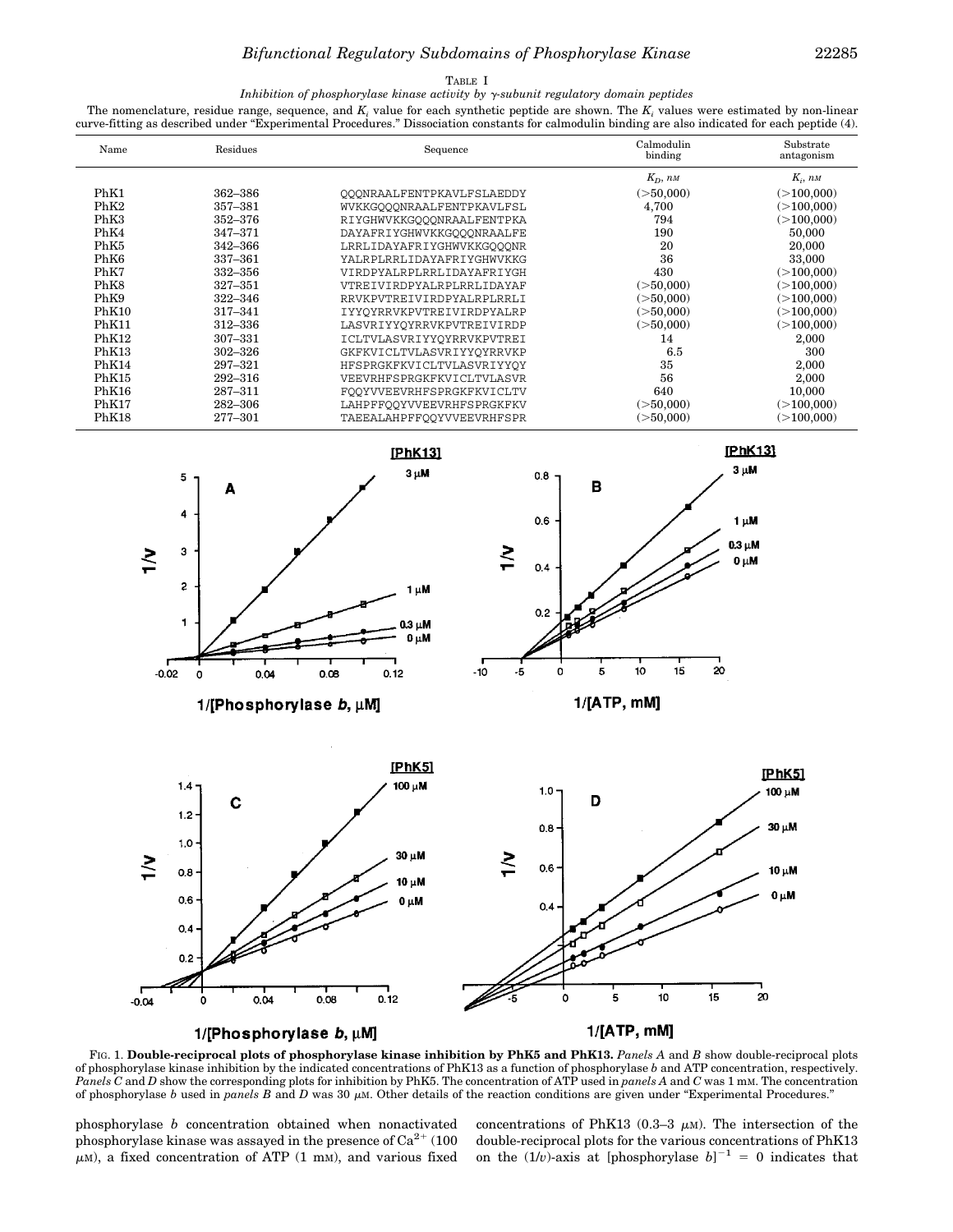

FIG. 2. **Determination of** *K<sup>i</sup>* **values for PhK13 and PhK5 from replots of slope** *versus* **peptide concentration.** Slopes of lines determined from plots shown in Fig. 1, *A* and *C*, were replotted as a function of PhK13 and PhK5 concentration, respectively, to determine *K<sup>i</sup>* values for PhK5 and PhK13 with respect to phosphorylase *b*.

PhK13 acts as a competitive inhibitor of phosphorylase *b*. A replot of the slopes in Fig. 1*A* as a function of PhK13 concentration (shown in Fig. 2*A*) yields an estimate of 300 nM for the value of the  $K_i$ , the same value as estimated by non-linear curve-fitting procedures (Table I). Double-reciprocal plots of phosphorylase kinase activity as a function of ATP concentration, at various fixed concentrations of PhK13, and at a fixed concentration of phosphorylase  $b(30 \mu M)$  are shown in Fig. 1*B*. In this case, the double-reciprocal plots intersect on the  $[ATP]^{-1}$ -axis indicating that PhK13 acts as a pure noncompetitive inhibitor with respect to ATP (15).

The double-reciprocal plots shown in Fig. 1 indicate that the peptide PhK5 inhibits the catalytic activity of phosphorylase kinase in a manner similar to PhK13. Fig. 1*C* shows a series of plots in double-reciprocal format where the *x* axis represents the reciprocal of the concentration of phosphorylase *b*, the *y* axis represents the reciprocal of the reaction rate, and each line represents data obtained at the indicated concentration of PhK5. As in the case of PhK13, the lines converge on the *y* axis at [phosphorylase  $b$ ]<sup>-1</sup> = 0, indicating competitive inhibition by PhK5 with respect to phosphorylase *b*. A replot of the slopes of the lines in Fig. 1*C* as a function of PhK5 concentration (Fig. 2*B*) yields a  $K_i$  value for PhK5 of 20  $\mu$ M, the same value obtained by non-linear curve-fitting procedures (Table I). The double-reciprocal plots shown in Fig. 1*D*, where the rate of phosphorylase kinase activity is plotted as a function of ATP concentration at various fixed concentrations of PhK5, indicate that PhK5 exhibits hyperbolic (partial) mixed-type inhibition with respect to ATP (15). A hyperbolic mixed-type inhibition pattern indicates that PhK5 causes a change in the *K<sup>m</sup>* for ATP, as well as a change in the  $V_{\text{max}}$ , and is thus acting as a partial noncompetitive inhibitor. Intersection of the double-reciprocal plots below the *x* axis (1/[ATP]) indicates that PhK5 causes a decrease in the  $K_m$  for ATP (15). Secondary replots (not shown) of the reciprocal of the  $y$  axis intercept  $(1/\Delta$  intercept) as a function of the reciprocal of PhK5 concentration indicate that binding of PhK5 to phosphorylase kinase decreases the *K<sup>m</sup>* for ATP by about 2-fold ( $\alpha = 0.47$ ) and reduces  $V_{\text{max}}$  by about 5-fold  $(\beta = 0.18)$ . A pure noncompetitive inhibitor would have no effect on  $K_m$  ( $\alpha = 1$ ) and would totally block catalysis when bound to the enzyme ( $\beta = 0$ ).

Thus, PhK5 and PhK13 both act as competitive inhibitors of phosphorylase *b*, and both are noncompetitive inhibitors of ATP, although unlike PhK13, PhK5 is not a pure noncompetitive inhibitor of ATP. The pattern of inhibition seen with PhK5 and PhK13 is consistent with the phosphorylation reaction mechanism being a sequential rapid-equilibrium random Bi-Bi mechanism, as previously reported (16–18). The pattern of inhibition seen here is similar to what was reported using synthetic peptides based on the putative autoinhibitory domain of skeletal muscle myosin light chain kinase, an enzyme that also exhibits a rapid-equilibrium random Bi-Bi mechanism (19, 20). Those peptides inhibited myosin light chain kinase competitively with respect to phosphate acceptor substrate and noncompetitively with respect to ATP (21). As in the case of myosin light chain kinase (21), addition of a molar equivalent of calmodulin relative to inhibitor peptide was able to overcome inhibition (data not shown).

The finding that both PhK5 and PhK13 are competitive inhibitors of phosphorylase *b* phosphorylation raises the question as to whether the peptides can act synergistically or whether their inhibition is mutually exclusive. To answer this question, the activity of phosphorylase kinase inhibited by mixtures of PhK5 and PhK13 was analyzed graphically using Dixon plots, as shown in Fig. 3. In Fig. 3*A*, the reciprocal of the reaction rate is plotted as a function of PhK13 concentration at various fixed concentrations of PhK5. The same data are shown in Fig. 3*B*, but in this plot the reciprocal of the reaction rate is plotted as a function of PhK5 concentration, with each line representing a different concentration of PhK13. In Fig. 3, *A* and *B*, the lines converge indicating that inhibition by PhK5 and PhK13 with respect to phosphorylase *b* is synergistic (15). Parallel lines would have indicated that the two peptides inhibited the enzyme in a mutually exclusive manner. The point at which the lines converge in each plot provides information regarding the degree of cooperativity between the two inhibitors. The *x* axis value where the lines converge is equal to  $-\alpha K_i$ , where  $K_i$  is the inhibition constant for the inhibitor that was varied and  $\alpha$  is the coefficient of cooperativity. When  $\alpha = 1$ , it indicates a lack of cooperativity between the inhibitors. When  $\alpha > 1$ , it indicates that inhibitor binding is negatively cooperative, whereas when  $\alpha < 1$ , it indicates that inhibitor binding is positively cooperative. The values of  $\alpha$  calculated from Fig. 3,  $A$ and *B*, were 0.35 and 0.67, respectively, based on the previously determined  $K_i$  values for PhK13 and PhK5 (0.3 and 20  $\mu$ M, respectively; *cf*. Table I and Fig. 2). These two estimates for  $\alpha$ are in reasonable agreement with each other and indicate that the simultaneous binding of PhK5 and PhK13 to the phosphorylase *b* substrate-binding site shows modest positive cooperativity (0.3  $\leq \alpha \leq$  0.7). These values indicate that the binding of one peptide to the enzyme enhances the binding of the other peptide by about a factor of 2. Synergistic inhibition between PhK5 and PhK13 also indicates that phosphorylase kinase contains a distinct binding site for each peptide. Taken together with the data that both peptides are competitive inhib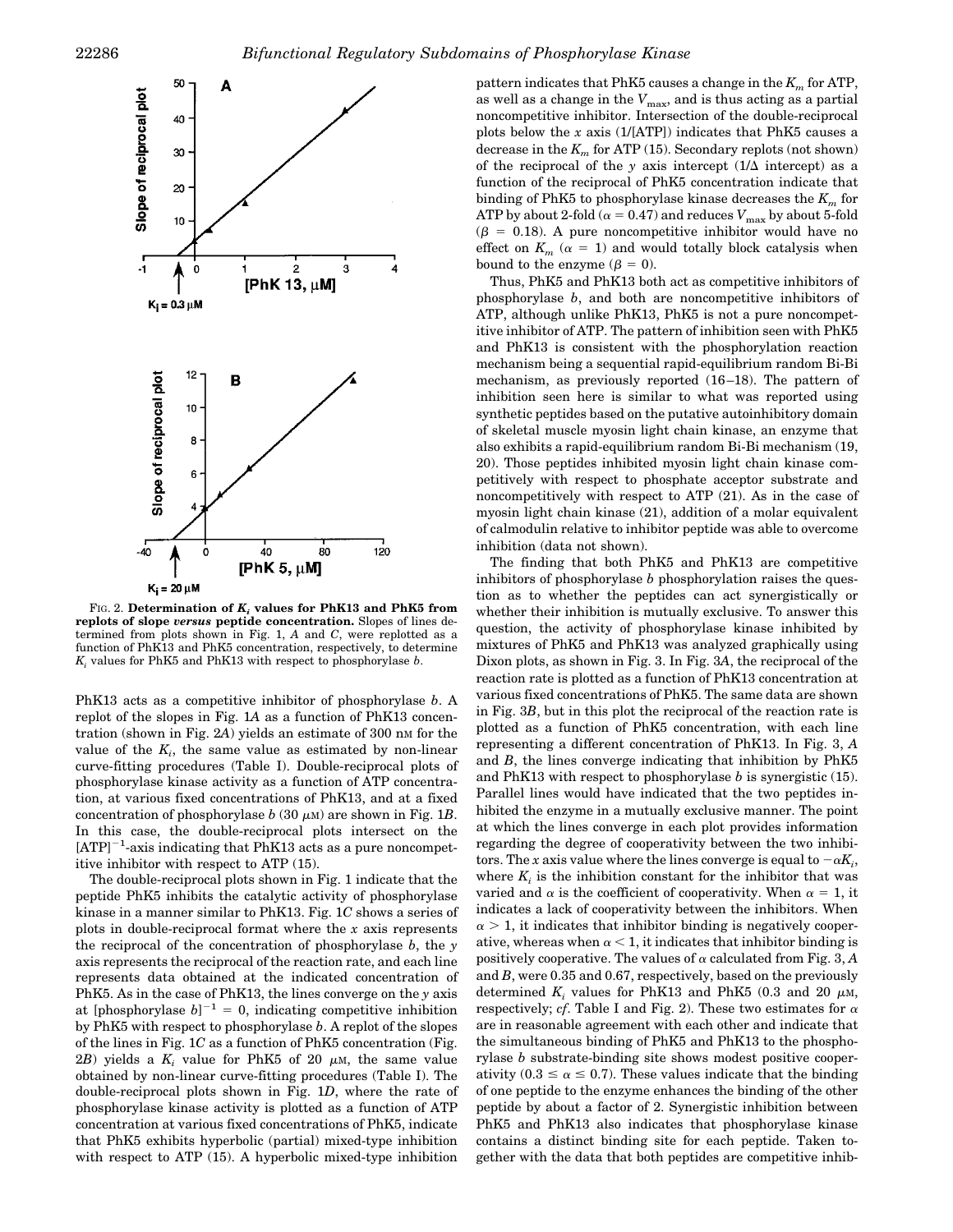itors of phosphorylase *b* suggests that phosphorylase kinase may have two distinct binding sites for phosphorylase *b*.

To better define the determinants in PhK5 and PhK13 critical for autoinhibitory function *versus*  $\delta$ -subunit interaction, a series of truncated peptides was prepared and assayed for phosphorylase kinase inhibitory activity and calmodulin binding activity. Because standard solid-phase peptide synthesis proceeds from the carboxyl terminus toward the amino terminus of the peptide, a series of truncation peptides which share a common carboxyl terminus can be easily prepared by removing aliquots of peptide resin at different stages during the synthesis. Table II shows the sequences, calmodulin-binding affinity, estimated  $K_i$  for autoinhibition, and nomenclature for the eight peptides that were synthesized. The sequences of PhK5, PhK6, and PhK13 and their respective data are also presented in Table II for purposes of comparison.

Because PhK5 and PhK6 exhibit similar *K<sup>i</sup>* values for autoinhibition and similar affinities for calmodulin, it is reasonable to propose that the minimum essential determinants for autoinhibition and  $\delta$ -subunit binding function for this regulatory subdomain would be contained in the sequence common to both peptides. This core sequence is represented by the peptide termed PhK6E which has the same amino terminus as PhK5 and the same carboxyl terminus as PhK6, but which lacks the carboxyl-terminal sequence of PhK5 (Gln-Gln-Gln-Asn-Arg) and the amino-terminal sequence of PhK6 (Tyr-Ala-Leu-Arg-Pro). The  $K_i$  value for autoinhibition with PhK6E is the same as that for PhK6 and approximately 50% higher than for PhK5, suggesting that the sequence Tyr-Ala-Leu-Arg-Pro (337–341) does not contain determinants essential for autoinhibition, whereas determinants in the sequence Gln-Gln-Gln-Asn-Arg (362–366) contribute modestly to the *K<sup>i</sup>* value. With regard to its affinity for calmodulin, PhK6E binds calmodulin 5-fold weaker than PhK6 and 10-fold weaker than PhK5, suggesting that the sequences Tyr-Ala-Leu-Arg-Pro (337–341) and Gln-Gln-Gln-Asn-Arg (362–366) both contribute significantly to the interactions of the  $\gamma$ -subunit with the  $\delta$ -subunit. The peptide PhK6D, which is two residues shorter at its amino terminus than PhK6E, had a  $K_i$  value for autoinhibition that was only about 30% greater than PhK6E, but bound calmodulin about 8-fold weaker, indicating that Leu-Arg (342–343) contributes significantly to  $\delta$ -subunit binding, but is only marginally important for autoinhibition. Similar effects on affinity for calmodulin and  $K_i$  for autoinhibition were observed when the sequence Arg-Leu-Ile (344–346) was removed on going from PhK6D to PhK6C. The peptide PhK6B, which is three residues shorter than PhK6C, has no detectable autoinhibitory activity at concentrations as high as 50  $\mu$ M, but still retains the ability to bind calmodulin with low affinity  $(K_D = 20 \mu M)$ . The peptide PhK6A, which is two residues shorter than PhK6B, has no detectable autoinhibitory activity or affinity for calmodulin. Thus, it appears that the sequence represented by PhK5 is the shortest sequence in the C-terminal regulatory domain of the  $\gamma$ -subunit with optimal autoinhibitory activity. The differences in affinity for calmodulin observed between PhK6 and PhK6E suggest that adding the sequence Tyr-Ala-Leu-Arg-Pro (337– 341) to the amino terminus of PhK5 to form a 30-residue peptide (337–366) might increase the affinity for calmodulin above that seen with PhK5, but this idea has not been tested.

The studies with peptides based on PhK13 included two truncated peptides that were shorter than PhK13 and one peptide that was one residue longer at its amino terminus than PhK13 (Table II). The longer peptide PhK13C (301–326) had Arg<sup>301</sup> added to its amino terminus and showed a 6.5-fold higher affinity for calmodulin than  $\mathrm{PhK13}$  and a  $K_i$  for autoinhibition that was  $33\%$  lower than for PhK13. These data sug-



FIG. 3. **Inhibition of phosphorylase kinase activity by mixtures of PhK5 and PhK13.** Phosphorylase kinase activity was determined at the indicated concentrations of PhK5 and PhK13 and represented in Dixon plots. *Panel A* depicts the effects on phosphorylase kinase activity of fixed concentrations of PhK5 as a function of PhK13 concentration. The same data are replotted in *panel B*, but as a function of PhK5 concentration at fixed concentrations of PhK13. The concentrations of phosphorylase *b* and ATP used in these reactions were 30  $\mu$ M and 1 mM, respectively. Other assay conditions are detailed under "Experimental Procedures."

gest that this single Arg residue is important for both  $\delta$ -subunit interactions and autoinhibition. Removing the six residue sequence Arg-Gly-Lys-Phe-Lys-Val (301–306) from the amino terminus of PhK13 resulted in a 10-fold decrease in affinity for calmodulin and less than a 2-fold increase in the  $K_i$  for autoinhibition relative to PhK13. Removing an additional five residues, Ile-Cys-Leu-Thr-Val (307–311), resulted in a 15-residue peptide (312–326) that had no detectable affinity for calmodulin and no detectable autoinhibitory activity. These data suggest that the sequence Ile-Cys-Leu-Thr-Val (307–311) is essential for both autoinhibition and  $\delta$ -subunit interactions. Consistent with this proposal is the finding that all of the PhK peptides that contain this sequence (PhK12 through PhK16) have autoinhibitory and calmodulin binding activity, whereas peptides immediately flanking these peptides are lacking in both functional activities (Table I).

#### DISCUSSION

Using a library of overlapping synthetic peptides based on the regulatory domain of the  $\gamma$ -subunit of phosphorylase kinase, two distinct noncontiguous regions, residues 302–326 (PhK13) and 342–356 (PhK5), have been identified as being putative pseudosubstrate autoinhibitory domains. Peptides from each of these two regions inhibited catalytic activity of phosphorylase kinase competitively with respect to the phos-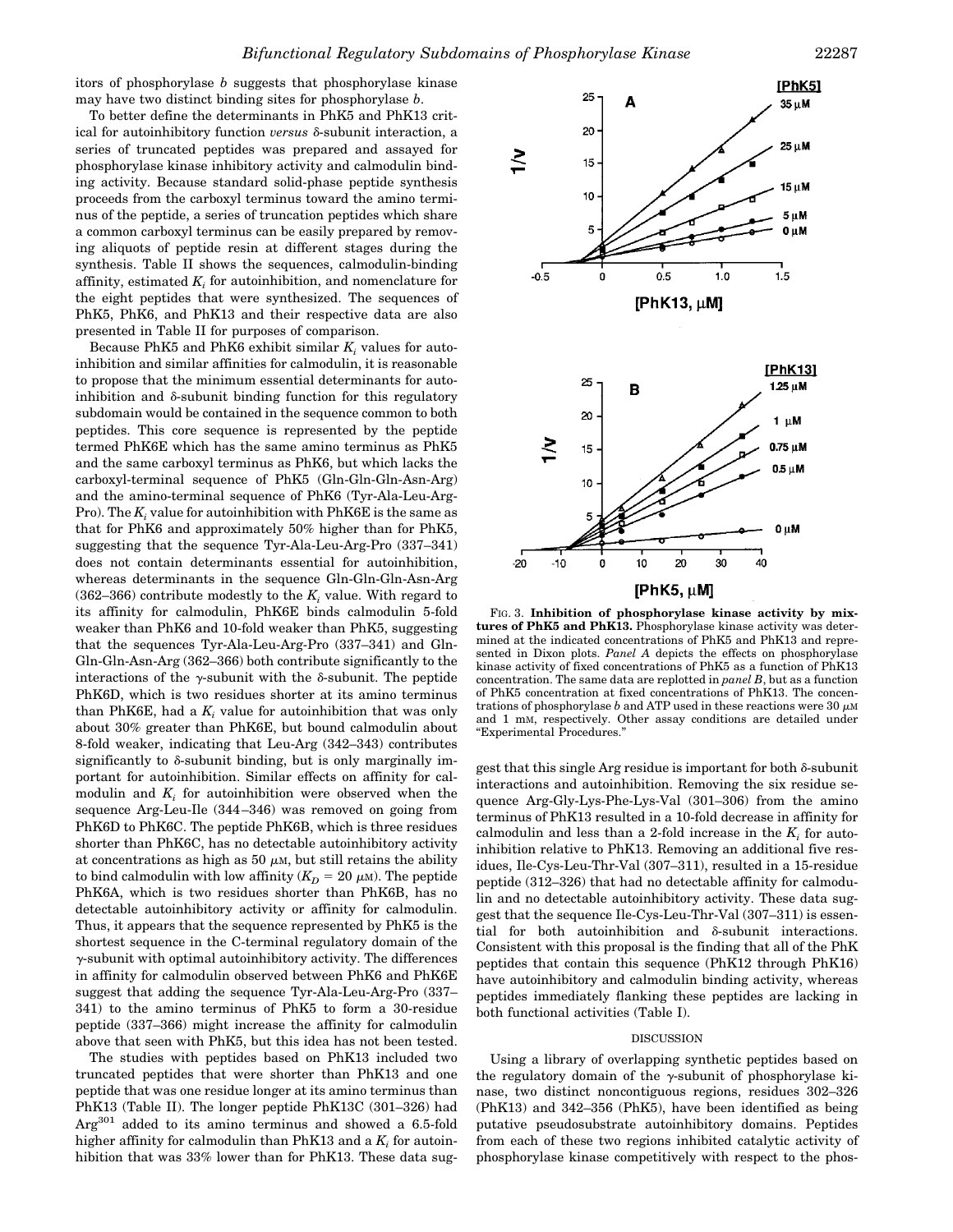#### TABLE II

*Effect of peptide length on calmodulin binding and inhibition of phosphorylase kinase activity by*  $\gamma$ *-subunit regulatory domain peptides* The peptide name, residue range, sequence, and  $K_i$  value for each synthetic peptide are shown. The  $K_i$  values and calmodulin dissociation constants were estimated by non-linear curve-fitting as described under "Experimental Procedures."

| Name                | Residues    | Sequence                   | Calmodulin<br>binding  | Substrate<br>antagonism |  |  |  |
|---------------------|-------------|----------------------------|------------------------|-------------------------|--|--|--|
|                     |             |                            | $K_D$ , n <sub>M</sub> | $K_i$ , $n_M$           |  |  |  |
| PhK5                | 342–366     | LRRLIDAYAFRIYGHWVKKGOONR   | 20                     | 20,000                  |  |  |  |
| PhK6A               | $352 - 361$ | RIYGHWVKKG                 | ( >50,000)             | (>100,000)              |  |  |  |
| PhK6B               | 350-361     | AFRIYGHWVKKG               | 20,000                 | (>100,000)              |  |  |  |
| PhK6C               | 347–361     | DAYAFRIYGHWVKKG            | 10,000                 | 45,000                  |  |  |  |
| PhK6D               | 344-361     | RLIDAYAFRIYGHWVKKG         | 1,600                  | 40,000                  |  |  |  |
| PhK6E               | $342 - 361$ | LRRLIDAYAFRIYGHWVKKG       | 200                    | 30,000                  |  |  |  |
| PhK6                | 337-361     | YALRPLRRLIDAYAFRIYGHWVKKG  | 36                     | 33,000                  |  |  |  |
| PhK13               | $302 - 326$ | GKFKVICLTVLASVRIYYOYRRVKP  | 6.5                    | 300                     |  |  |  |
| PhK <sub>13</sub> A | $312 - 326$ | LASVRIYYOYRRVKP            | ( >50,000)             | (>100,000)              |  |  |  |
| PhK13B              | $307 - 326$ | ICLTVLASVRIYYOYRRVKP       | 75                     | 500                     |  |  |  |
| PhK13C              | $301 - 326$ | RGKFKVICLTVLASVRIYYOYRRVKP |                        | 200                     |  |  |  |

| $PhK(\beta)$ | 420 KRNPGSQKRFPSNCGRD 436 |  |
|--------------|---------------------------|--|
|--------------|---------------------------|--|

|                         | PhK13                                                                                          |  |  |  |  |  |  |  | PhK5 |  |  |  |  |  |  |  |  |  |
|-------------------------|------------------------------------------------------------------------------------------------|--|--|--|--|--|--|--|------|--|--|--|--|--|--|--|--|--|
| PhK(Y)                  | 296 RHFSPRGKFKVICLTVLASVRIYYOYRRVKPVTxREIVIRDPxxxYALRPLRRLIDAYAFRIYGHWVKKGOOONRAALFENTPKAV 377 |  |  |  |  |  |  |  |      |  |  |  |  |  |  |  |  |  |
|                         |                                                                                                |  |  |  |  |  |  |  |      |  |  |  |  |  |  |  |  |  |
| Phosphorylase- <i>b</i> | 2 RPLSDOEKRKOISVRGLAGVENVTELKKNFNRHLHFTLVKDRNVATPRDYYFALAHTVRDHLVGRWIRTOOHYYEKDPKRIYYLSL 87    |  |  |  |  |  |  |  |      |  |  |  |  |  |  |  |  |  |
|                         |                                                                                                |  |  |  |  |  |  |  |      |  |  |  |  |  |  |  |  |  |

FIG. 4. **Amino acid sequence alignment of phosphorylase** *b***(2–87), and putative phosphorylase kinase pseudosubstrate autoinhibitory domains from the**  $\gamma$ **-subunit(296–377) and the**  $\beta$ **-subunit(296–377). Amino acid identities are indicated by (|), close chemical** similarities by (:), and distant similarities by ( $\cdot$ ). The sequences of PhK5 and PhK13 are *underlined* in *bold* and the interconvertible Ser<sup>14</sup> of phosphorylase *b* is *underlined*. The alignment of  $\beta$ -subunit(296–377) is taken from Sanchez and Carlson (32).

phate acceptor substrate, phosphorylase *b*, and noncompetitively with respect to the phosphate donor substrate, Mg·ATP. Moreover, peptides from the two regions inhibited catalytic activity in a synergistic manner, indicating that both peptides can bind the  $\gamma$ -subunit at the same time. The inhibitory capacity of these peptides could be overcome by the addition of a molar excess of calmodulin, consistent with their previously being identified as calmodulin( $\delta$ -subunit)-binding domains (4). This appears to be the first example of a calmodulin-regulated protein kinase with multiple noncontiguous synergistic autoinhibitory/calmodulin-binding subdomains.

Reimann *et al.* (22) first suggested that the C-terminal 110 amino acids of the  $\gamma$ -subunit (residues 277–386) might constitute the regulatory domain of phosphorylase kinase. Subsequently, limited proteolysis (23) and genetically engineered truncation mutants (24, 25) of the  $\gamma$ -subunit were used to show that residues 298–386 contain an autoinhibitory domain. The two putative autoinhibitory domain sequences identified in the present study, 302–326 (PhK13) and 342–356 (PhK5), are both located in this region of the  $\gamma$ -subunit. Neither of these sequences corresponds to the putative pseudosubstrate domain proposed by Kemp and Pearson (3) who suggested that residues 332–353 might represent the pseudosubstrate domain based upon inspection of the  $\gamma$ -subunit sequence. Moreover, the peptide containing this latter sequence, PhK7 (residues 332–356), showed virtually no inhibitory activity in the present study (Table I).

Because PhK5 and PhK13 act as competitive inhibitors of phosphorylase *b*, some sequence similarity between these peptides and phosphorylase might be expected. Sequence alignment of phosphorylase with PhK5 and PhK13 reveals that both peptides contain short stretches of sequence that closely resemble the sequence of phosphorylase (Fig. 4). The two regions of highest sequence similarity correspond closely to the regions required for substrate inhibitory activity based on the data shown in Tables I and II. It is particularly noteworthy that a major portion of PhK13 shows sequence similarity with the sequence surrounding  $\text{Ser}^{14}$  in phosphorylase *b*, the phosphorylation site in phosphorylase *b*.

The most significant sequence similarity between PhK13  $(Lys^{303}$  to Arg<sup>323</sup>) and phosphorylase *b*  $(Lys^9$  to  $Lys^{29})$  spans 21 amino acids. This sequence is only found in its entirety in PhK13, the peptide with the lowest  $K_i$  value (0.3  $\mu$ M) of the inhibitory peptides in the region spanning PhK12 through PhK16 (Table I). The sequence Ile-Cys-Leu-Thr-Val appears to be especially important for inhibition because it is shared by all of the inhibitory peptides in this group and because truncation peptides based on PhK13 that lack this sequence are not inhibitory (Table II). Interestingly, the corresponding pentapeptide from phosphorylase *b* is a competitive inhibitor with a  $K_i$ value of about 6 mm (26), and Ile-Ser-Val-Arg-Gly-Leu (phosphorylase  $b(13-18)$  is the shortest synthetic peptide substrate that can be phosphorylated by phosphorylase kinase (16). Other important determinants of substrate recognition (26) which are identical in the alignment of PhK13 and phosphorylase *b* include  $Lys^{9}(Lys^{303})$ ,  $Lys^{11}(Lys^{305})$ ,  $Ile^{13}(Ile^{307})$ , and Leu<sup>18</sup>(Leu<sup>312</sup>). Using  $\gamma$ -subunit(1–300), a truncated form of the  $\gamma$ -subunit that lacks a regulatory domain, Huang *et al.* (27) recently demonstrated that  $Glu^{111}$  and  $Glu^{154}$  are involved in binding peptide substrates at their P-3 and P-2 positions, respectively. Mutations of these residues increased the *K<sup>i</sup>* value for PhK13 by 14- and 8-fold, respectively, indicating their involvement in binding PhK13, as well as peptide substrates. Thus, the sequence corresponding to PhK13 (residues 302–326) appears to represent a prototypical pseudosubstrate domain that regulates the catalytic activity of phosphorylase kinase by preventing the phosphorylation site of phosphorylase *b* access to the catalytic site.

The ability of PhK5 to act as a competitive inhibitor of phosphorylase kinase holoenzyme (Fig. 1) and its sequence similarity to a region of phosphorylase *b* approximately 50 residues C-terminal to Ser<sup>14</sup> (Fig. 4) suggest that phosphorylase *b* may have a major binding site on the holoenzyme in addition to the binding site that recognizes the sequence around  $\text{Ser}^{14}$  and that this secondary binding site is also involved in autoinhibition. The sequence in PhK5 showing the